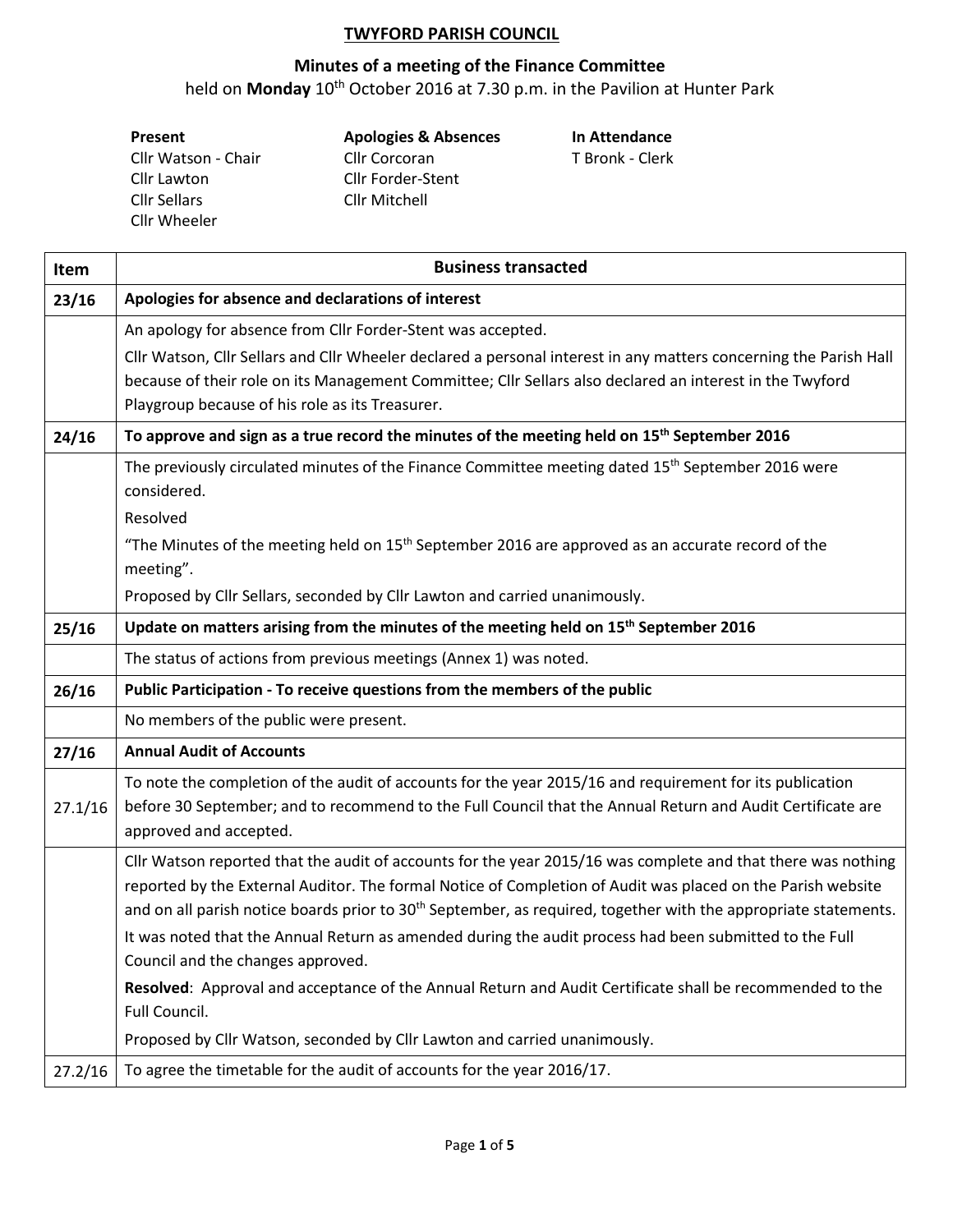|         | The Committee noted the possible dates between 5th June and 3rd July 2017cfor public inspection of the<br>accounts for the year to 31 <sup>st</sup> March 2017 and submission for external audit.                                                                                                               |  |  |  |  |  |  |
|---------|-----------------------------------------------------------------------------------------------------------------------------------------------------------------------------------------------------------------------------------------------------------------------------------------------------------------|--|--|--|--|--|--|
|         | Resolved: The Clerk shall liaise with the existing Internal Auditor and agree a timeslot the audit process and                                                                                                                                                                                                  |  |  |  |  |  |  |
|         | inspection of accounts, for notification to the External Auditor.                                                                                                                                                                                                                                               |  |  |  |  |  |  |
|         | Proposed by Cllr Watson, seconded by Cllr Lawton and carried unanimously.                                                                                                                                                                                                                                       |  |  |  |  |  |  |
|         | Action: Clerk to agree the timeframe for the internal and external audit of accounts for the year ended 31<br>March 2017.                                                                                                                                                                                       |  |  |  |  |  |  |
| 27.3/16 | To agree the Client Satisfaction Survey for the 2015/16 audit by BDO LLP.                                                                                                                                                                                                                                       |  |  |  |  |  |  |
|         | Cllr Watson reported that the audit process had run smoothly and all communication with the external auditor<br>had been satisfactory.                                                                                                                                                                          |  |  |  |  |  |  |
|         | Resolved: The Clerk shall complete the Client Satisfaction Survey for the 2015/16 audit by BDO LLP and reflect<br>that overall the audit was satisfactory.                                                                                                                                                      |  |  |  |  |  |  |
|         | Action: The Clerk is to complete and submit to BDO LLP the Client Satisfaction Survey for the 2015/16 audit.                                                                                                                                                                                                    |  |  |  |  |  |  |
| 28/16   | <b>VAT</b>                                                                                                                                                                                                                                                                                                      |  |  |  |  |  |  |
|         | To note the completion of the review of previous VAT claims and to approve the adjustment to the return for<br>the period to 30 <sup>th</sup> September 2016.                                                                                                                                                   |  |  |  |  |  |  |
|         | Cllr Watson referred to the following matters that were addressed by the review of the Council's VAT records:                                                                                                                                                                                                   |  |  |  |  |  |  |
|         | VAT had not always been charged on sporting hires where this was required, the Parish will now incur<br>1.<br>the cost of the VAT payable, (approximately £1,900).                                                                                                                                              |  |  |  |  |  |  |
|         | VAT had been charged on some lettings of the Pavilion Community Room (a General Purpose Room)<br>2.<br>for non-sporting uses. This will be reclaimed from HMRC and the two organisations affected<br>reimbursed (approximately £1,100).                                                                         |  |  |  |  |  |  |
|         | Some VAT reclaims were made for transactions on behalf of the Village Hall but Village Hall<br>3.<br>contributions for the goods or services purchased were not offset, (approximately £4,400 over-claimed<br>will be deducted from the claim for the period to 30 <sup>th</sup> September).                    |  |  |  |  |  |  |
|         | The change to Cash Accounting required a review to ensure no double counting. There were no items<br>4.<br>from 2015/16 that were also included in the Cash Accounting records of 2016/17.                                                                                                                      |  |  |  |  |  |  |
|         | 5.<br>Receipt of refunds for claims required to be submitted quarterly during 2015 were checked against<br>bank statements, this resulted in receipt of approximately £3,000 and an outstanding claim for<br>approximately £1,000 is to be included in the return for the period to 30 <sup>th</sup> September. |  |  |  |  |  |  |
|         | The above adjustments fall well within VAT requirements that limit corrections to VAT returns. The overall<br>effect of the above adjustments means that the claim to be submitted for the period to 30 <sup>th</sup> September will be<br>reduced from £6,165.16 to £1,999.76.                                 |  |  |  |  |  |  |
|         | It was noted that the review had taken external advice that reached a different conclusion to advice previously<br>taken by the Council with regards recovery of VAT on payments made for Parish Hall goods and services for<br>which the Parish Hall had contributed.                                          |  |  |  |  |  |  |
|         | Resolved: The adjustments to the VAT return for the period to 30 <sup>th</sup> September 2016 that are recommended by                                                                                                                                                                                           |  |  |  |  |  |  |
|         | the Clerk (and Responsible Financial Officer) are approved.                                                                                                                                                                                                                                                     |  |  |  |  |  |  |
|         | Proposed by Cllr Watson, seconded by Cllr Lawton and carried unanimously.                                                                                                                                                                                                                                       |  |  |  |  |  |  |
| 29/16   | Financial Year 2016/17                                                                                                                                                                                                                                                                                          |  |  |  |  |  |  |
| 29.1/16 | To review receipts and payments for the half year to 30 <sup>th</sup> September and to note their comparison against the<br>budget and previous year outturn.                                                                                                                                                   |  |  |  |  |  |  |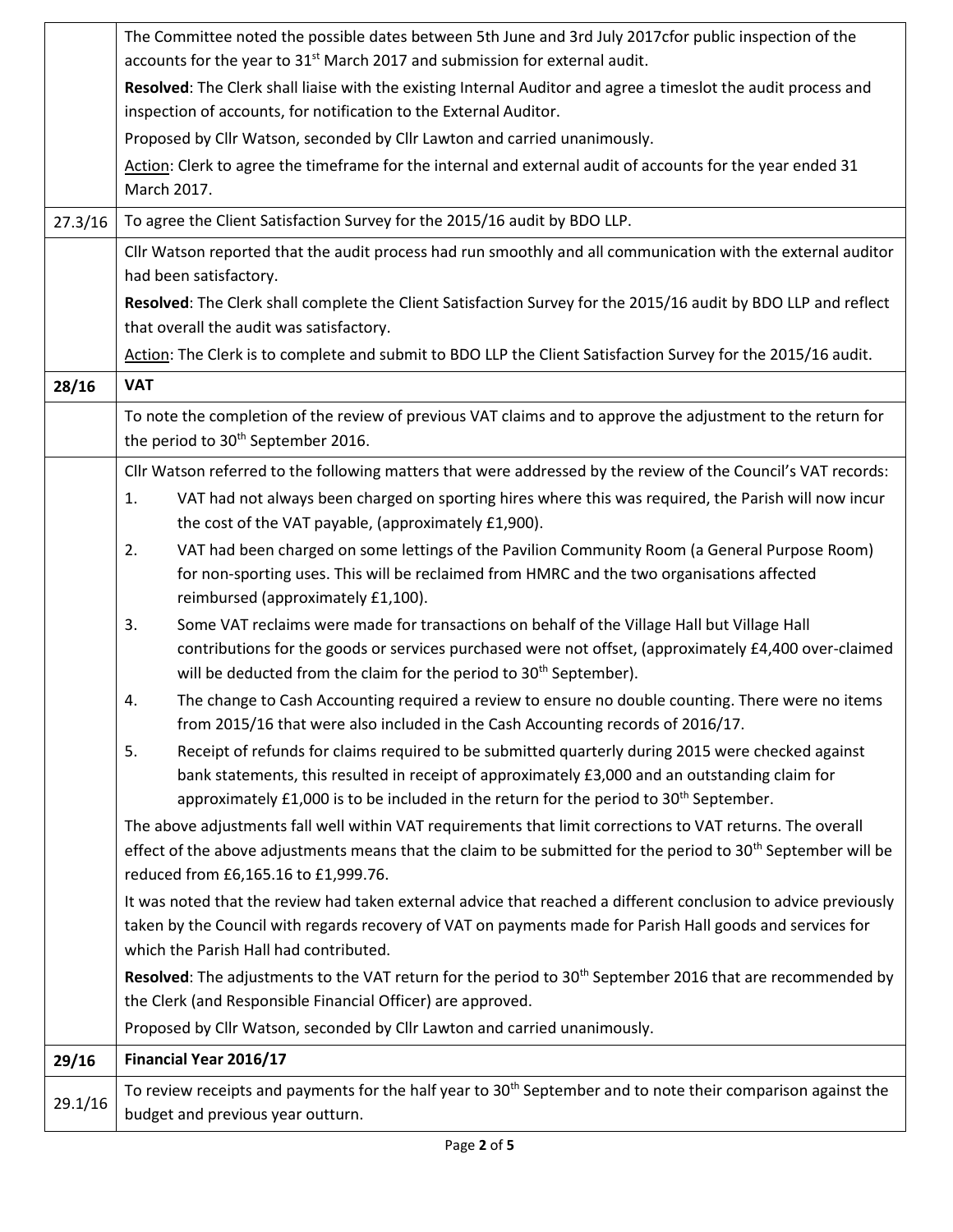|         | The summary of receipts and payments for the second quarter and the half year to 30th September was<br>discussed. It was noted that the 'cash accounting' basis adopted for 2016/17 does not enable existing<br>expenditure commitments (e.g. for services received but not yet invoiced or grants offered but not yet paid) to<br>be reflected in the numbers. Accordingly, it is important to also read notes to the accounts in order to identify<br>the impact of such commitments on the reported bank balance. Due to the contractual arrangements for the                                                                                                                                                                                                                                                                                                                                                                                                                                                                                                                                              |  |  |  |  |
|---------|---------------------------------------------------------------------------------------------------------------------------------------------------------------------------------------------------------------------------------------------------------------------------------------------------------------------------------------------------------------------------------------------------------------------------------------------------------------------------------------------------------------------------------------------------------------------------------------------------------------------------------------------------------------------------------------------------------------------------------------------------------------------------------------------------------------------------------------------------------------------------------------------------------------------------------------------------------------------------------------------------------------------------------------------------------------------------------------------------------------|--|--|--|--|
|         | parish hall receipts and payments were materially greater than the previous year's actual income and<br>expenditure and the current year budget.                                                                                                                                                                                                                                                                                                                                                                                                                                                                                                                                                                                                                                                                                                                                                                                                                                                                                                                                                              |  |  |  |  |
| 29.2/16 | To consider and agree the forecast for the remaining 6 months and outcome for the financial year 2016/17.                                                                                                                                                                                                                                                                                                                                                                                                                                                                                                                                                                                                                                                                                                                                                                                                                                                                                                                                                                                                     |  |  |  |  |
|         | Cllr Watson referred to each of the categories of receipt and payment and to the basis on which the forecast<br>for the remainder of the year had been made. Some categories, such as receipt of the precept or payment of<br>audit and insurance were final and represented the final outturn, others such as the costs of electricity for the<br>pavilion or the costs of street lighting and income attributable to the water meadows is more uncertain and<br>used estimates based on previous year expenditure or the amounted budgeted for 2016/17. Due to the<br>contractual arrangements for the parish hall and the costs of the Twyford Neighbourhood plan beginning to<br>exceed the grants received the forecast shows a deficit of approximately £15,000; which is adequately covered<br>by the Council's existing reserves.                                                                                                                                                                                                                                                                     |  |  |  |  |
| 30/16   | <b>Budget for Financial Year 2017/18</b>                                                                                                                                                                                                                                                                                                                                                                                                                                                                                                                                                                                                                                                                                                                                                                                                                                                                                                                                                                                                                                                                      |  |  |  |  |
|         | To consider and agree any specific financial requirements for 2017/18; and to agree the basis for preparation<br>of the first draft of the budget for 2017/18.                                                                                                                                                                                                                                                                                                                                                                                                                                                                                                                                                                                                                                                                                                                                                                                                                                                                                                                                                |  |  |  |  |
|         | Cllr Watson referred to each of the categories of receipt and payment and to the basis on which the budget for<br>the year 2017/18 had been prepared. It was noted that receipts from Hunter Park are heavily dependent on a<br>very few regular users and that (with the exception of the Parish Hall expenditure in 2016/17) it is the main<br>source of the Council's expenditure. The Budget provides for existing patterns of expenditure to be<br>maintained but with the exception of the Twyford Neighbourhood Plan had not yet provided for any other<br>major additional expense.<br>Following a discussion about the standard of play equipment at Northfields and Hunter Park and the need to<br>incur higher amounts of expenditure from time to time on tree and other ground works and related<br>equipment, establishment of a dedicated reserve fund was discussed.<br>Resolved: The forecast for 2016/17 and budget for 2017/18 shall include a sum of £10,000 p.a. for the<br>purposes of establishing and building up a reserve fund for the preservation of Northfields and Hunter Park. |  |  |  |  |
| 31/16   | Proposed by Cllr Lawton and seconded by Cllr Watson and carried unanimously.<br>2017/18 Local Government Finance Settlement Consultation                                                                                                                                                                                                                                                                                                                                                                                                                                                                                                                                                                                                                                                                                                                                                                                                                                                                                                                                                                      |  |  |  |  |
|         | To discuss the 2017/18 Local Government Finance Settlement Consultation issued in September 2016 and to                                                                                                                                                                                                                                                                                                                                                                                                                                                                                                                                                                                                                                                                                                                                                                                                                                                                                                                                                                                                       |  |  |  |  |
|         | recommend to the Full Council the council's response, in particular, to questions 6 and 7 where the proposals<br>seek to limit the ability of all parish councils to raise their precept by no more than 2% pa.                                                                                                                                                                                                                                                                                                                                                                                                                                                                                                                                                                                                                                                                                                                                                                                                                                                                                               |  |  |  |  |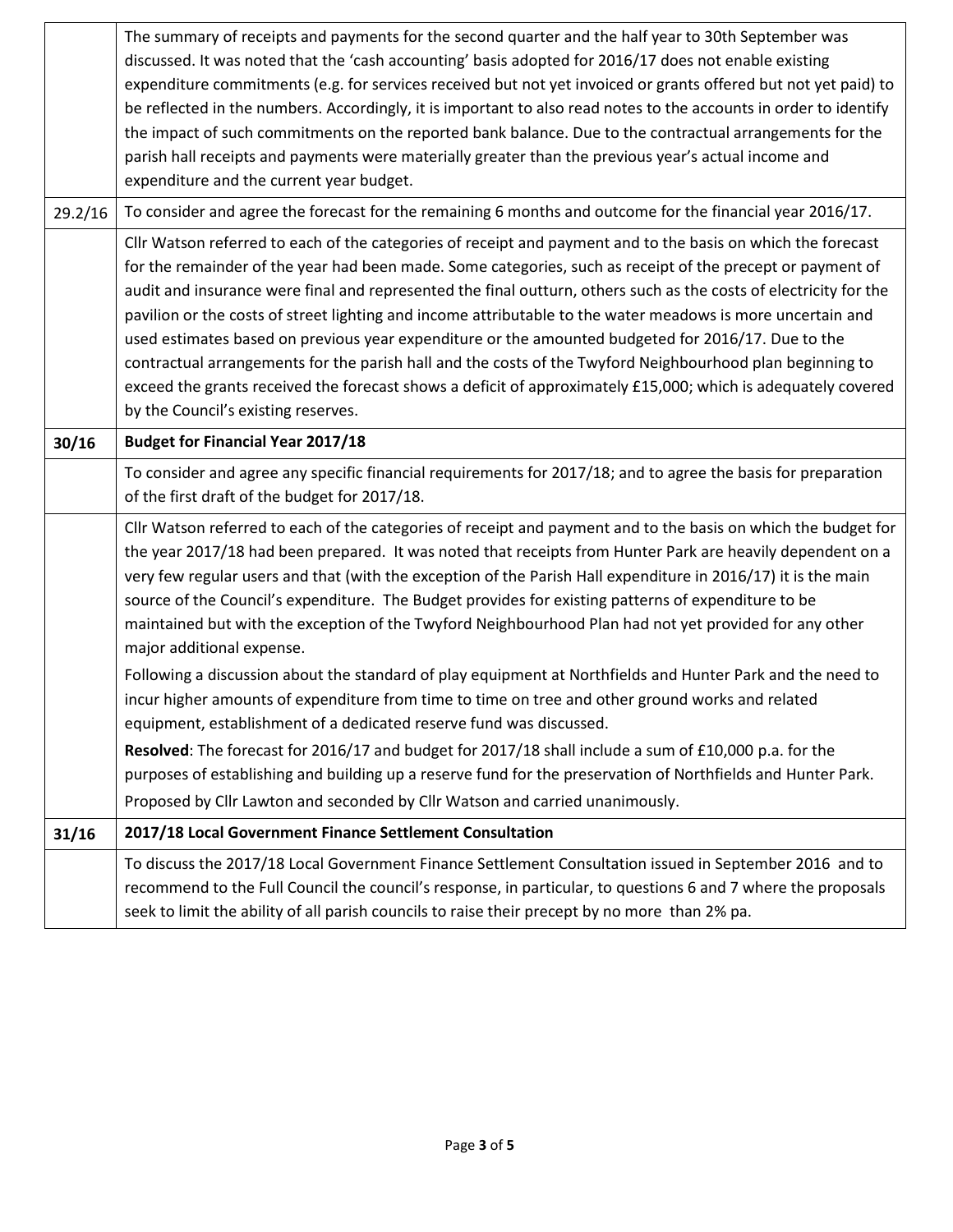|       | Cllr Watson referred to a communication from the Hampshire Association of Local Councils that had been           |
|-------|------------------------------------------------------------------------------------------------------------------|
|       | circulated. It explained the basis on which larger authority's ability to increase their precept would be        |
|       | restricted and warned that due to the recent percentage increases in precepts by medium and small                |
|       | authorities a proposal to apply the restrictions to all authorities was being consulted on.                      |
|       | Larger authorities seeking a precept increase of more than 2% will be required to hold a referendum and a        |
|       | majority of those voting will be required.                                                                       |
|       | It was noted that for a council such as Twyford with a precept of £71,000, a 2% precept restriction would        |
|       | prevent any major expenditure that is not already provided for; and that the costs of holding a referendum       |
|       | would be such as to necessitate a considerable uplift to the increase required.                                  |
|       | Resolved: The Clerk shall draft response to the consultation for consideration by the Full Council. The draft    |
|       | shall refer to the inappropriateness of the proposals for small and medium authorities, in particular because of |
|       | the impact of the costs of holding a referendum; and that no percentage cap should be imposed. If one must       |
|       | be adopted then a cap should be no less than 10%.                                                                |
|       | Proposed by Cllr Lawton, seconded by Cllr Watson and carried unanimously.                                        |
|       | Action: Clerk to prepare and circulate a draft response to the 2017/18 Local Government Finance Settlement       |
|       | Consultation                                                                                                     |
|       | Action: Individual Councillors to respond to the consultation in their personal capacity.                        |
| 32/16 | To raise any items for the next agenda and agree the date of the next meeting                                    |
|       | The next meeting shall be scheduled for Thursday 16 <sup>th</sup> March I the Pavilion.                          |
|       | The meeting closed at 9.30pm                                                                                     |

Tony Bronk - Clerk to the Parish Council